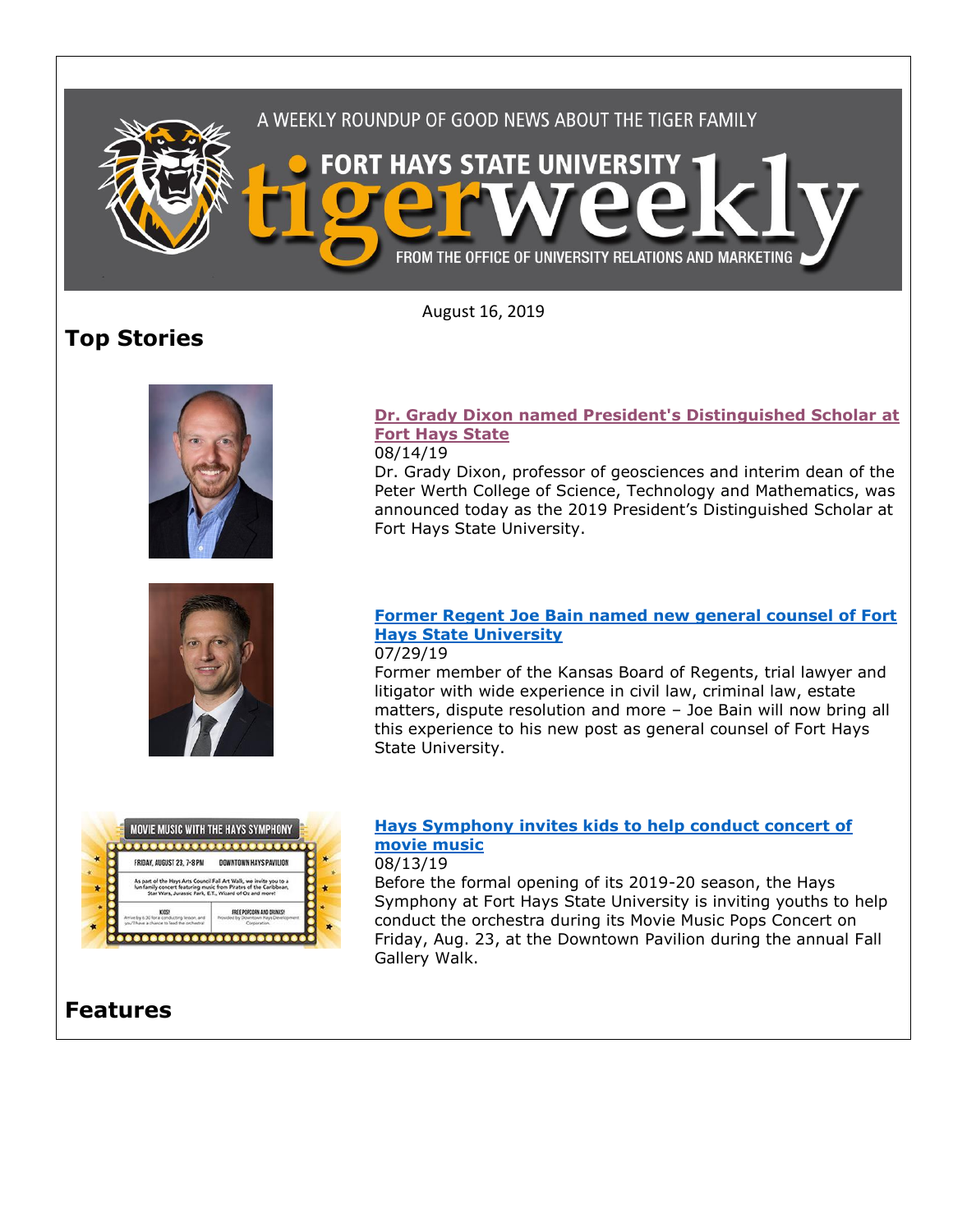

### **[FHSU shows commitment to youth education](https://www.fhsu.edu/news/2019/08/feature-music-camp-2019) [at High Plains Music Camp](https://www.fhsu.edu/news/2019/08/feature-music-camp-2019)**

#### 08/02/19

It began as a training ground at Fort Hays State University for young western Kansas band students back in the 1940s, and it's still going strong as one of the state's music education leaders.



# **[Blackmon building his future on a Tiger family tradition](https://www.fhsu.edu/news/2019/08/blackmon-internship-2019)** 08/07/19

Attending Fort Hays State University is a family tradition for Isaiah Blackmon. So even when contemplating a change in majors, he knew he would continue his education at his hometown university.

# **Accomplishments and Happenings**



### **[Fort Hays State University announces spring 2019](https://www.fhsu.edu/news/2019/07/fort-hays-state-university-announces-spring-2019-graduates)  [graduates](https://www.fhsu.edu/news/2019/07/fort-hays-state-university-announces-spring-2019-graduates)**

07/24/19 A total of 2,273 students completed associate, bachelor's or graduate degrees at Fort Hays State University in the spring 2019 semester.



# **[Fort Hays State's Encore Series announces lineup for 39th](https://www.fhsu.edu/news/2019/07/encore-2019-20-season)  [season](https://www.fhsu.edu/news/2019/07/encore-2019-20-season)**

### 07/29/19

A wonderful variety of musicals, plays, dance and instrumental music make up the 2019-2020 season of the Encore Performing Arts Series at Fort Hays State University.

DANE G. HANSEN FOUNDATION **SERVICE AREA** 



#### **[Employer application open for Hansen interns from Fort](https://www.fhsu.edu/news/2019/07/career-services-hansen-interns-19-20)  [Hays State University](https://www.fhsu.edu/news/2019/07/career-services-hansen-interns-19-20)** 07/30/19

Businesses and organizations in northwest Kansas can now apply for a fall, spring or summer intern from Fort Hays State University through the FHSU/Dane G. Hansen Internship program.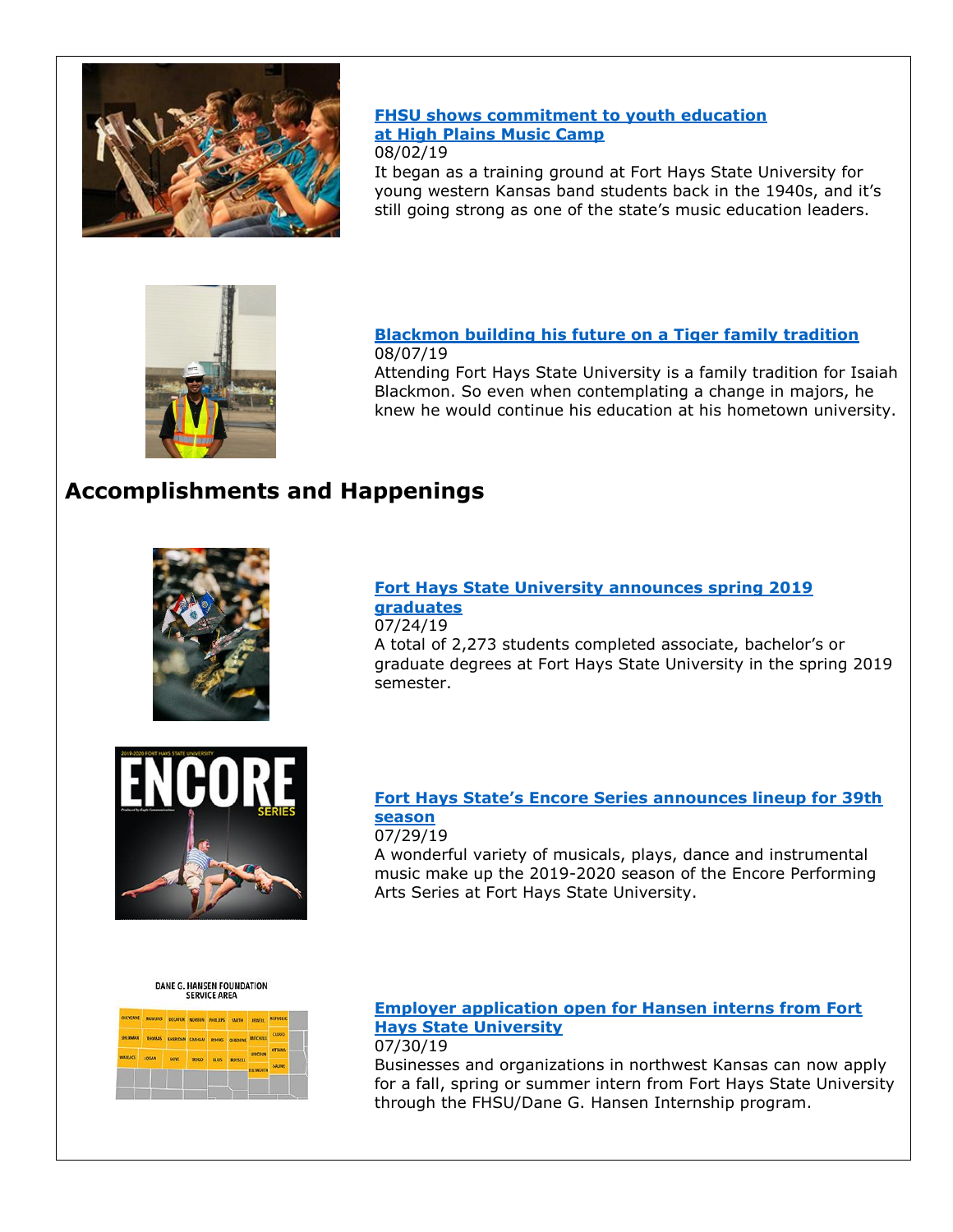

# **[FHSU's 2019 Homecoming theme announced](https://www.fhsu.edu/news/2019/07/fhsus-2019-homecoming-theme-announced)**

07/25/19 'Unleash the Tigers' is the theme for Fort Hays State University's 2019 Homecoming.



### **[Dane G. Hansen Foundation supports industrial robotics at](https://www.fhsu.edu/news/2019/07/dane-g.-hansen-foundation-supports-industrial-robotics-at-fhsu)  [FHSU](https://www.fhsu.edu/news/2019/07/dane-g.-hansen-foundation-supports-industrial-robotics-at-fhsu)**

#### 07/18/19

A grant of \$22,000 from Logan's Dane G. Hansen Foundation provided the final funding piece that enabled the Department of Applied Technology at Fort Hays State University to acquire new industrial robotic arms this spring.



# **[William and Anita Lusk Faculty of Distinction awarded to](https://www.fhsu.edu/news/2019/07/william-and-anita-lusk-faculty-of-distinction-awarded-to-fhsus-dr.-karen-thal)  [FHSU's Dr. Karen Thal](https://www.fhsu.edu/news/2019/07/william-and-anita-lusk-faculty-of-distinction-awarded-to-fhsus-dr.-karen-thal)**

#### 07/18/19

Dr. Karen Thal, assistant professor of tourism and hospitality management in applied business studies at Fort Hays State University, recently received the William and Anita Lusk Faculty Member of Distinction Award for the 2019-2020 academic year.



# **[Three new board of director members announced at annual](https://www.fhsu.edu/news/2019/07/three-new-board-of-director-members)  [meeting](https://www.fhsu.edu/news/2019/07/three-new-board-of-director-members)**

#### 07/22/19 The Fort Hays State University Alumni Association Board of Directors has announced the addition of three new board members

for the 2019-20 fiscal year.



**[FHSU's Dr. Ginger Loggins receives Visiting Professor grant](https://www.fhsu.edu/news/2019/07/fhsus-dr.-ginger-loggins-receives-visiting-professor-grant)** 07/25/19 Fort Hays State University's Dr. Ginger Loggins, assistant

professor of informatics, recently received a \$4,250 Scripps Howard Foundation Visiting Professors in Social Media grant.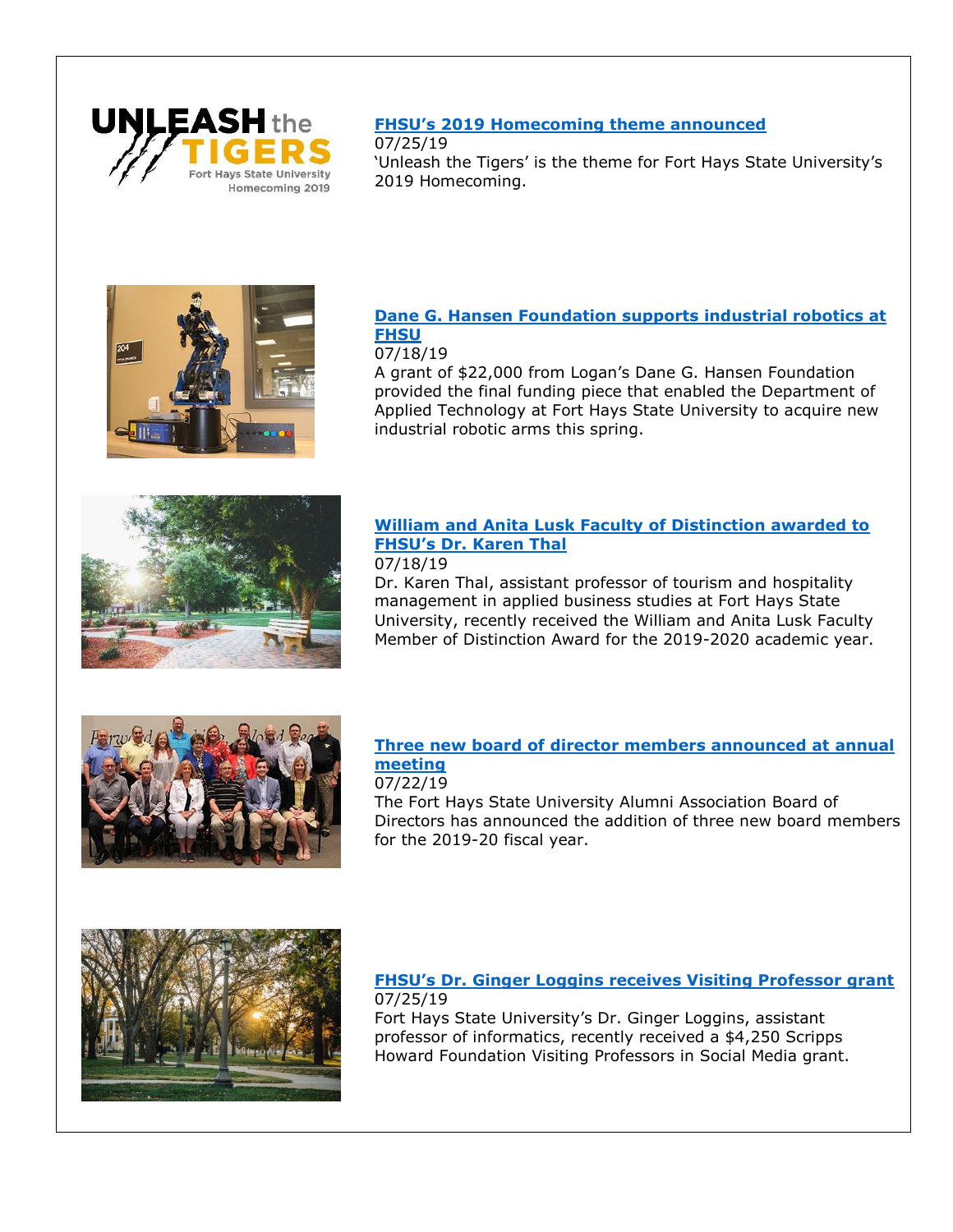

### **[FHSU's Dr. Gary Andersen accepts co](https://www.fhsu.edu/news/2019/07/coe-andersen-editorial-post)-editor position for The [Advocate journal](https://www.fhsu.edu/news/2019/07/coe-andersen-editorial-post)**

07/29/19

Fort Hays State University's Dr. Gary Andersen, assistant professor of advanced education, recently accepted the position of co-editor for the Association of Teacher Educators-Kansas journal The Advocate.

### **[Moody, Becking earn ISTE Certified Educator credentials](https://www.fhsu.edu/news/2019/07/coe-moody-becking-iste)** 07/29/19

Two professors of advanced education at Fort Hays State University have won recognition as Certified Educators from the International Society for Technology in Education.



# **[Local student presents with faculty members at summit in](https://www.fhsu.edu/news/2019/07/coe-noyce-presentation)  [Washington, D.C.](https://www.fhsu.edu/news/2019/07/coe-noyce-presentation)**

#### 07/29/19

Perla Camacho-Rosales, a Liberal senior at Fort Hays State University, Dr. Paul Adams, dean of FHSU's College of Education, and Dr. Janet Stramel, associate professor of teacher education, recently presented at the 2019 Noyce Summit in Washington, D.C.



### **[FHSU Department of Social Work gains accreditation from](https://www.fhsu.edu/news/2019/07/social-work-accreditation-2019)  [national council](https://www.fhsu.edu/news/2019/07/social-work-accreditation-2019)**

#### 07/29/19

The social work program at Fort Hays State University has earned re-accreditation for eight years from the Council on Social Work Education.



#### **[Dr. Robb Scott presents at Strategies for Educational](https://www.fhsu.edu/news/2019/07/coe-scott-conference)  [Improvement Summer Conference](https://www.fhsu.edu/news/2019/07/coe-scott-conference)** 07/29/19

Fort Hays State University's Dr. Robb Scott, assistant professor of special education in the Department of Advanced Education Programs, recently presented a session at the 2019 Strategies for Educational Improvement Summer Conference.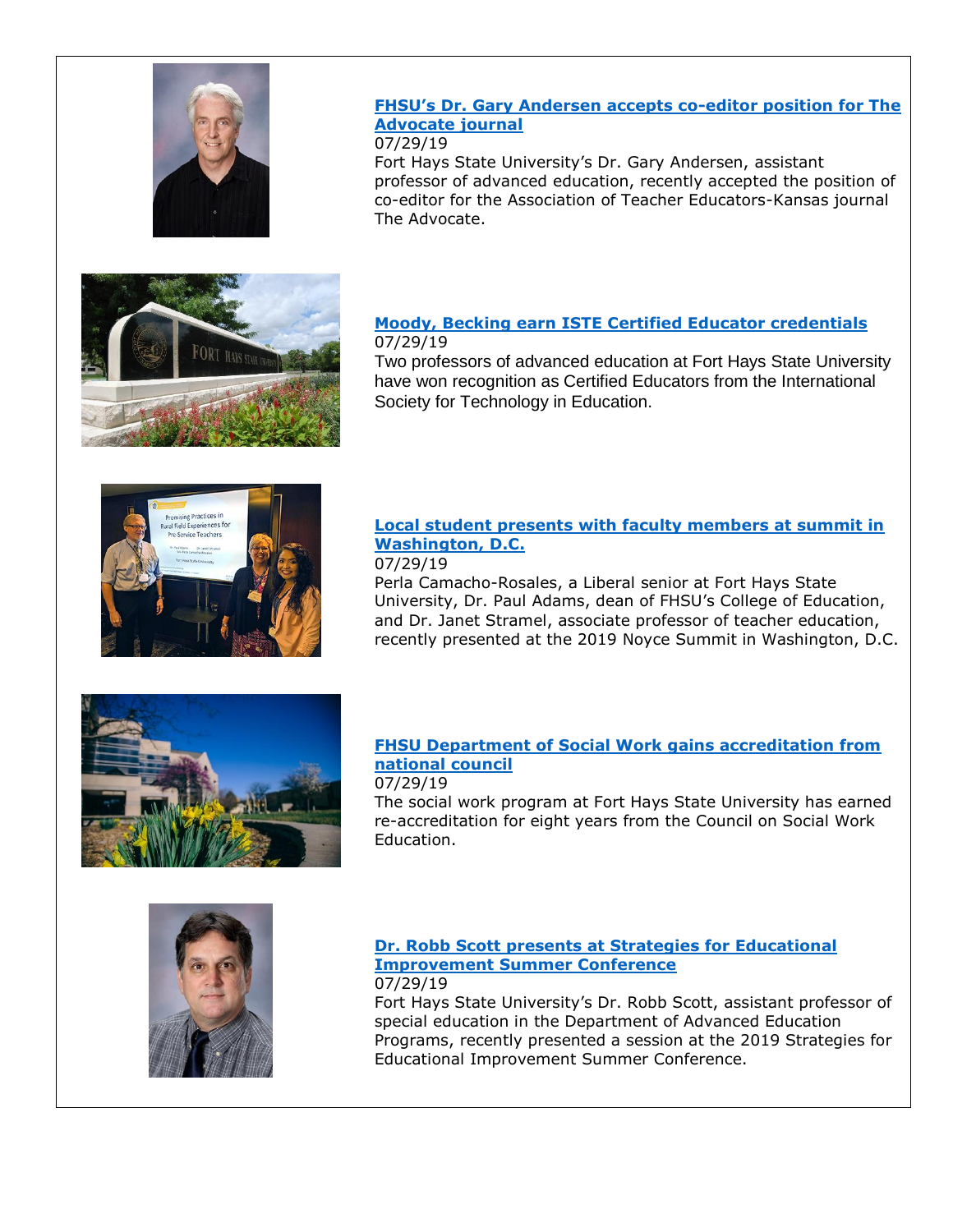

### **Dr. Emily Breit [receives Van Hoisington Faculty of](https://www.fhsu.edu/news/2019/08/cobe-breit-award)  [Distinction Award](https://www.fhsu.edu/news/2019/08/cobe-breit-award)**

#### 08/07/19

Fort Hays State University's Dr. Emily Breit, associate professor of finance, was recently selected to receive the Van Hoisington Faculty of Distinction Award for the 2019-2020 academic year. Breit was recognized as an outstanding faculty member in FHSU's W.R. and Yvonne Robbins College of Business and Entrepreneurship.

#### **[Fort Hays State University to co-sponsor free cybersecurity](https://www.fhsu.edu/news/2019/08/fhsu-to-co-sponsor-free-cybersecurity-awareness-training)  [awareness training](https://www.fhsu.edu/news/2019/08/fhsu-to-co-sponsor-free-cybersecurity-awareness-training)** 08/07/19

The Kansas Small Business Development Center at Fort Hays State University and Dallas Haselhorst, owner of TreeTop Security, are co-sponsoring free cybersecurity awareness training next month. Haselhorst is a tech entrepreneur and cybersecurity expert.



#### **[Fort Hays State professor provides analysis](https://www.fhsu.edu/news/2019/08/polysci-olds-media-interviews) [for media organizations](https://www.fhsu.edu/news/2019/08/polysci-olds-media-interviews)** 08/08/19

Dr. Christopher Olds, assistant professor of political science at Fort Hays State University, was recently asked to provide media analysis on why Latino population growth in specific regions of Kansas had yet to bring about a major increase in Latinos being elected to public office in those same regions.



# **[Stephanie Muth selected as advisory board member for the](https://www.fhsu.edu/news/2019/08/teacher-ed-muth-appointment)  [Higher Education Institution](https://www.fhsu.edu/news/2019/08/teacher-ed-muth-appointment)**

#### 08/09/19

Fort Hays State University's Stephanie Muth, instructor of teacher education, was recently selected to serve on the advisory board for Driver Education with Higher Education Institution.



### **[FHSU's Jason Harper presents in the United Kingdom on](https://www.fhsu.edu/news/2019/08/fhsus-jason-harper-presents-in-the-united-kingdom-on-administrative-work)  [administrative work](https://www.fhsu.edu/news/2019/08/fhsus-jason-harper-presents-in-the-united-kingdom-on-administrative-work)**

08/12/19

Fort Hays State University's Jason Harper, senior lecturer and international coordinator for the Departments of English, Global Business English, Computer Sciences and Health and Human Performance, recently presented a talk titled "On a Slow Boat to China: Hiring Challenges to Get Faculty on the Ground in the Middle Kingdom" at the University of Oxford in the United Kingdom.

**Do you have good news to share?** Use our [Submit News](http://www.fhsu.edu/submit-news/) form. **To subscribe or unsubscribe** to the Tiger Weekly newsletter, click [here.](https://scatcat.fhsu.edu/mailman/listinfo/tigerweekly)